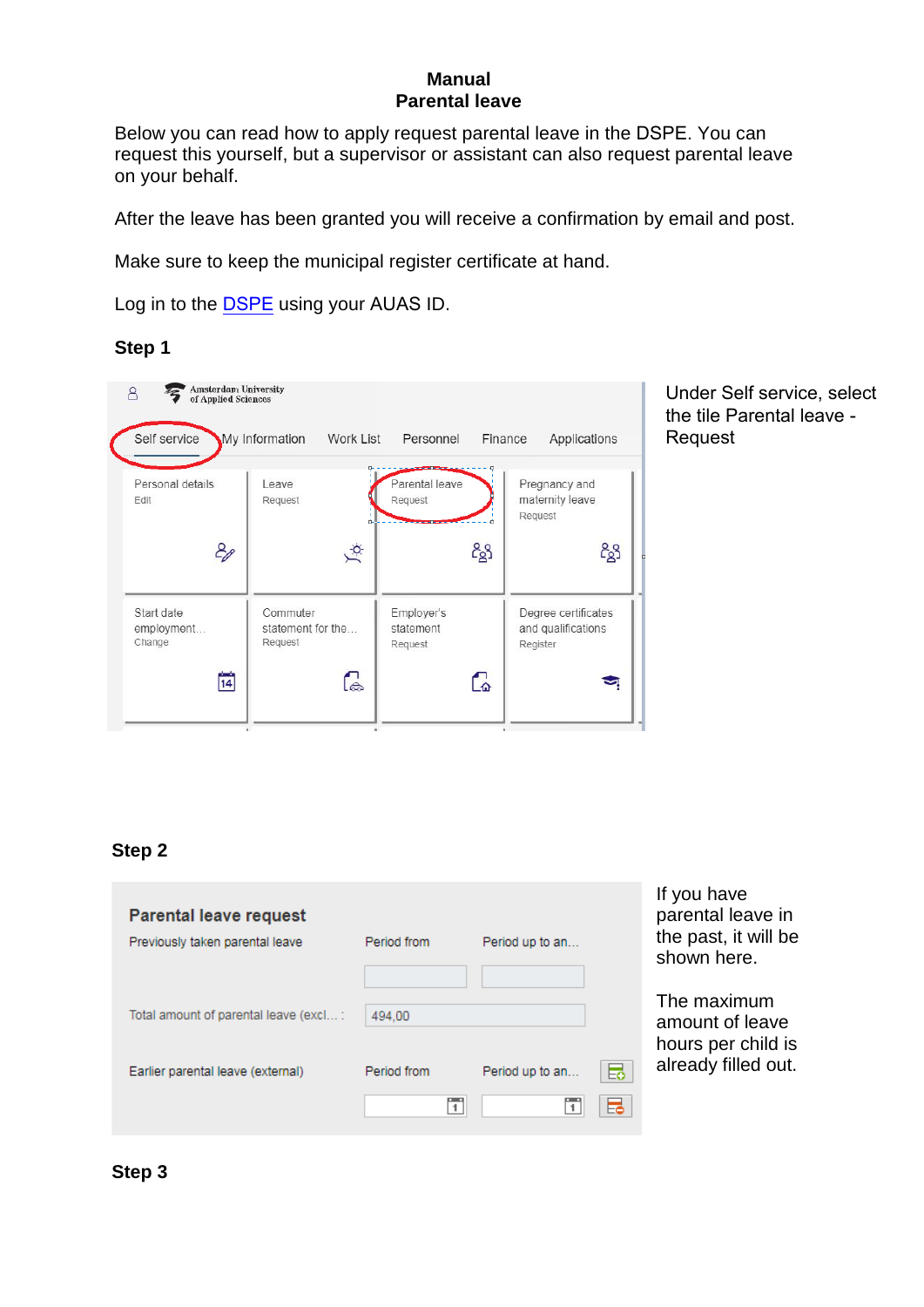| <b>Parental leave request</b>          |      |
|----------------------------------------|------|
| Child's name:                          |      |
| Child's date of birth *:               | Ŧ    |
| Parental leave (from-up to and inclu : | Ŧ    |
| Hours of paid leave per week:          | 0.00 |
| Hours of unpaid leave per week:        | 0.00 |

**Step 4**

| Step 4                  |      |      |                      |      |           |      |           |       |
|-------------------------|------|------|----------------------|------|-----------|------|-----------|-------|
| <b>Current schedule</b> |      |      |                      |      |           |      |           |       |
| week                    |      |      | Mon   Tue   We   Thu |      | Friday Sa |      | <b>Su</b> | total |
|                         | 8.00 | 8.00 | 8.00                 | 8,00 | 8.00      | 0.00 | 0.00      | 40.00 |

Adjust your schedule according to the situation after applying your parental leave.

Enter the desired leave period. You can choose for paid or unpaid leave. You can find

the rules and regulations in the A-Z list under

'Leave'.

# Schedule after parental leave

|      |      |      | ■ Add week   ■ Delete week   m Start again |                                         |      |             |  |       |  |
|------|------|------|--------------------------------------------|-----------------------------------------|------|-------------|--|-------|--|
| week |      |      |                                            | Mon   Tue   We   Thu   Friday   Sa   Su |      |             |  | total |  |
|      | 0.00 | 0.00 | $0,00$ 0,00                                |                                         | 0,00 | $0,00$ 0.00 |  | 0.00  |  |

**Step 5**

| Attachments (0)          |                                       |              | Add the<br>mandatory           |
|--------------------------|---------------------------------------|--------------|--------------------------------|
|                          |                                       |              | certificate from               |
| Add attachment (only PD: | Certificate from municipal register   | $\checkmark$ | the municipal<br>register. You |
|                          | Bestand kiezen   Geen bestand gekozen |              | can also add                   |
|                          | Add attachment                        |              | the calculation<br>tool.       |

The documents are filed in your digital personnel file.

## **Step 6**



In the upper left corner click on 'Check' and then on 'Send'.

The form will now be processed.